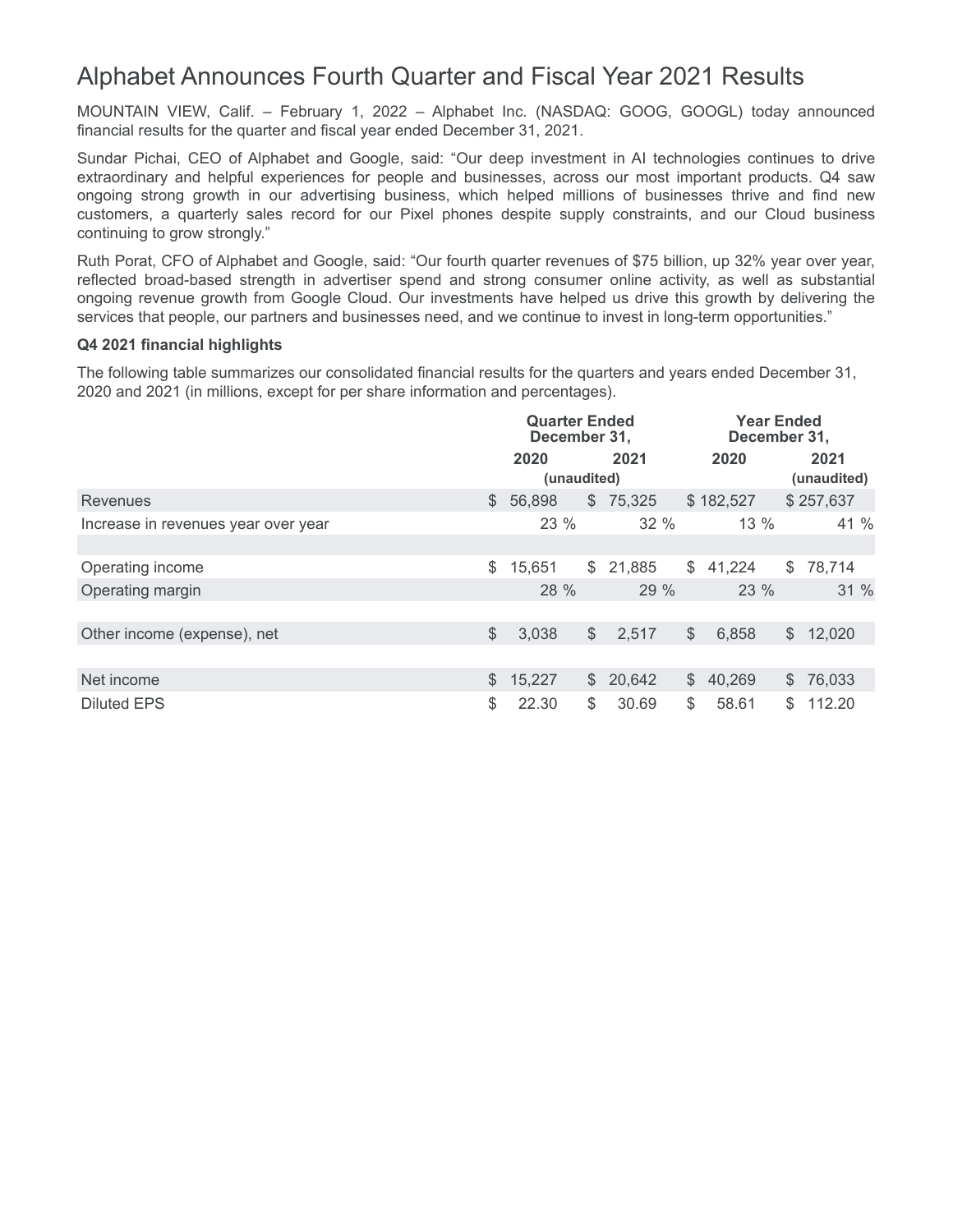## **Q4 2021 supplemental information** (in millions, except for number of employees; unaudited)

## *Revenues, Traffic Acquisition Costs (TAC) and number of employees*

|                        | <b>Quarter Ended December 31,</b> |      |         |
|------------------------|-----------------------------------|------|---------|
|                        | 2020                              |      | 2021    |
| Google Search & other  | $\$\$<br>31,903                   | - \$ | 43,301  |
| YouTube ads            | 6,885                             |      | 8,633   |
| Google Network         | 7,411                             |      | 9,305   |
| Google advertising     | 46,199                            |      | 61,239  |
| Google other           | 6,674                             |      | 8,161   |
| Google Services total  | 52,873                            |      | 69,400  |
| Google Cloud           | 3,831                             |      | 5,541   |
| <b>Other Bets</b>      | 196                               |      | 181     |
| Hedging gains (losses) | (2)                               |      | 203     |
| <b>Total revenues</b>  | 56,898                            | S    | 75,325  |
|                        |                                   |      |         |
| <b>Total TAC</b>       | \$<br>10,466                      | - \$ | 13,427  |
|                        |                                   |      |         |
| Number of employees    | 135,301                           |      | 156,500 |
|                        |                                   |      |         |

### *Segment Operating Results*

|                              | <b>Quarter Ended December 31,</b> |      |         |  |  |
|------------------------------|-----------------------------------|------|---------|--|--|
|                              | 2020                              |      | 2021    |  |  |
| Operating income (loss):     |                                   |      |         |  |  |
| Google Services              | \$<br>19,066                      | - \$ | 25,993  |  |  |
| Google Cloud                 | (1,243)                           |      | (890)   |  |  |
| <b>Other Bets</b>            | (1, 136)                          |      | (1,450) |  |  |
| Corporate costs, unallocated | (1,036)                           |      | (1,768) |  |  |
| Total income from operations | 15,651                            |      | 21,885  |  |  |

### **Change in the useful lives of our server and network equipment** (unaudited)

In January 2021, we completed an assessment of the useful lives of our servers and network equipment and adjusted the estimated useful life of our servers from three years to four years and the estimated useful life of certain network equipment from three years to five years. This change in accounting estimate was effective beginning in fiscal year 2021, and the effect for the three and twelve months ended December 31, 2021, respectively, was a reduction in depreciation expense of \$446 million and \$2.6 billion and an increase in net income of \$347 million and \$2.0 billion, or \$0.52 and \$3.02 per basic share and \$0.52 and \$2.98 per diluted share.

## **Stock Split Effected in Form of Stock Dividend ("Stock Split")**

Alphabet today announced that the Board of Directors had approved and declared a 20-for-one stock split (the "Stock Split") in the form of a one-time special stock dividend on each share of the Company's Class A, Class B, and Class C stock. The Stock Split is subject to stockholder approval of an amendment to the Company's Amended and Restated Certificate of Incorporation to increase the number of authorized shares of Class A, Class B, and Class C stock to accommodate the Stock Split.

If approval is obtained, each of the Company's stockholders of record at the close of business on July 1, 2022 (the "Record Date"), will receive, after the close of business on July 15, 2022, a dividend of 19 additional shares of the same class of stock for every share held by such stockholder as of the Record Date.

### **Webcast and conference call information**

A live audio webcast of our fourth quarter 2021 earnings release call will be available on YouTube at https:// youtu.be/ItLfgdDN5oE. The call begins today at 2:00 PM (PT) / 5:00 PM (ET). This press release, including the reconciliations of certain non-GAAP measures to their nearest comparable GAAP measures, is also available at http://abc.xyz/investor.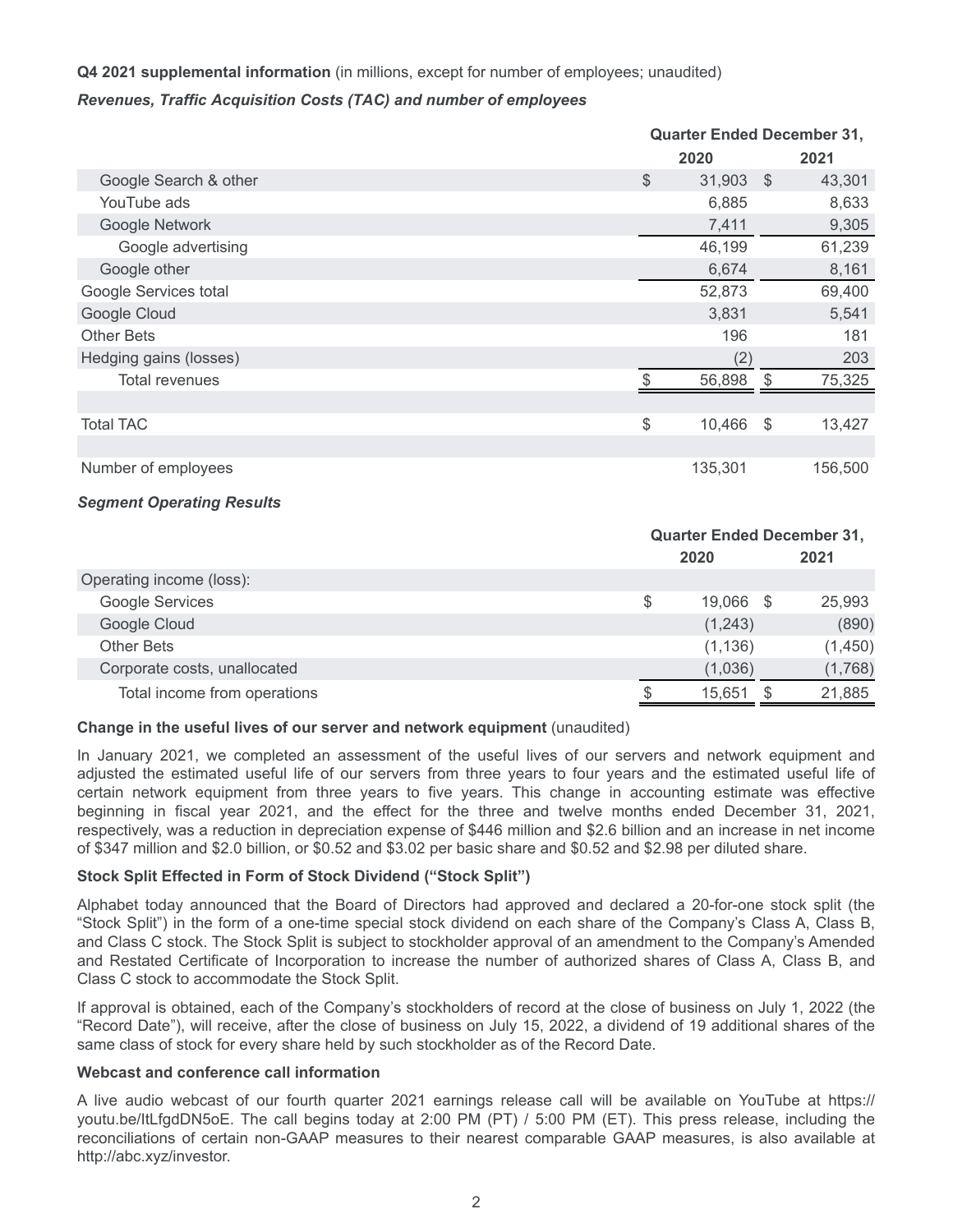We also provide announcements regarding our financial performance, including SEC filings, investor events, press and earnings releases, and blogs, on our investor relations website (http://abc.xyz/investor).

We also share Google news and product updates on Google's Keyword blog at https://www.blog.google/, which may be of interest or material to our investors.

## **Forward-looking statements**

This press release may contain forward-looking statements that involve risks and uncertainties. Actual results may differ materially from the results predicted, and reported results should not be considered as an indication of future performance. The potential risks and uncertainties that could cause actual results to differ from the results predicted include, among others, those risks and uncertainties included under the captions "Risk Factors" and "Management's Discussion and Analysis of Financial Condition and Results of Operations" in our Annual Report on Form 10-K for the year ended December 31, 2020 and our most recent Quarterly Report on Form 10-Q for the quarter ended September 30, 2021, which are on file with the SEC and are available on our investor relations website at http:// abc.xyz/investor and on the SEC website at www.sec.gov. Additional information will also be set forth in our Annual Report on Form 10-K for the year ended December 31, 2021. All information provided in this release and in the attachments is as of February 1, 2022. Undue reliance should not be placed on the forward-looking statements in this press release, which are based on information available to us on the date hereof. We undertake no duty to update this information unless required by law.

## **About non-GAAP financial measures**

To supplement our consolidated financial statements, which are prepared and presented in accordance with GAAP, we use the following non-GAAP financial measures: free cash flow; constant currency revenues; and percentage change in constant currency revenues. The presentation of this financial information is not intended to be considered in isolation or as a substitute for, or superior to, the financial information prepared and presented in accordance with GAAP.

We use these non-GAAP financial measures for financial and operational decision-making and as a means to evaluate period-to-period comparisons. We believe that these non-GAAP financial measures provide meaningful supplemental information regarding our performance and liquidity by excluding certain items that may not be indicative of our recurring core business operating results, such as our revenues excluding the effect of foreign exchange rate movements and hedging activities. We believe that both management and investors benefit from referring to these non-GAAP financial measures in assessing our performance and when planning, forecasting, and analyzing future periods. These non-GAAP financial measures also facilitate management's internal comparisons to our historical performance and liquidity as well as comparisons to our competitors' operating results. We believe these non-GAAP financial measures are useful to investors both because (1) they allow for greater transparency with respect to key metrics used by management in its financial and operational decision-making and (2) they are used by our institutional investors and the analyst community to help them analyze the health of our business.

There are a number of limitations related to the use of non-GAAP financial measures. We compensate for these limitations by providing specific information regarding the GAAP amounts excluded from these non-GAAP financial measures and evaluating these non-GAAP financial measures together with their relevant financial measures in accordance with GAAP.

For more information on these non-GAAP financial measures, please see the tables captioned "Reconciliation from net cash provided by operating activities to free cash flow" and "Reconciliation from GAAP revenues to non-GAAP constant currency revenues" included at the end of this release.

## **Contact**

Investor relations Media investor-relations@abc.xyz press@abc.xyz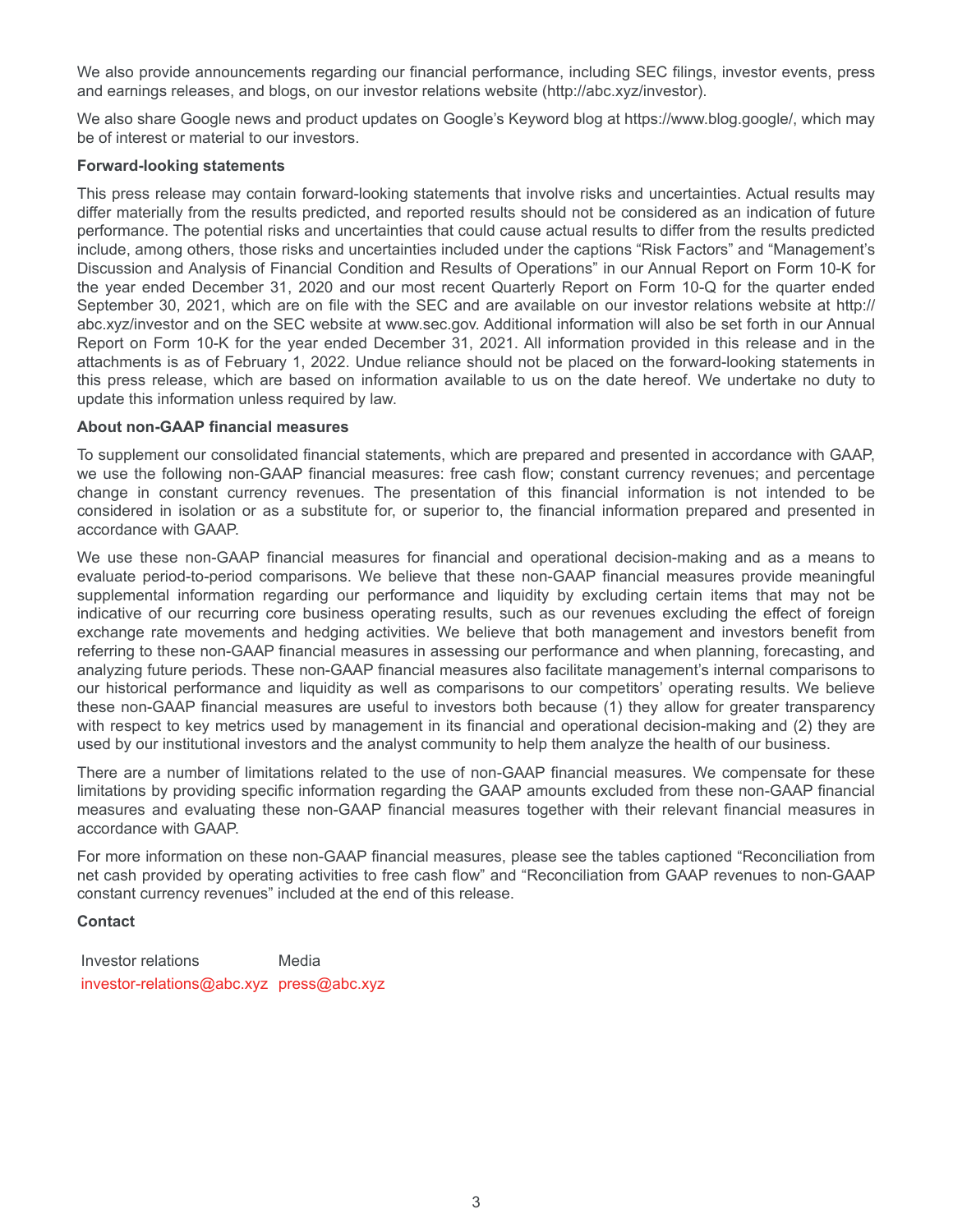## **Alphabet Inc. CONSOLIDATED BALANCE SHEETS**

## **(In millions, except share amounts which are reflected in thousands and par value per share amounts)**

|                                                                                                                                                                                                                                                                                                                                                                                      |                         | As of<br>December 31,<br>2020 |               | As of<br>December 31,<br>2021<br>(unaudited) |
|--------------------------------------------------------------------------------------------------------------------------------------------------------------------------------------------------------------------------------------------------------------------------------------------------------------------------------------------------------------------------------------|-------------------------|-------------------------------|---------------|----------------------------------------------|
| <b>Assets</b>                                                                                                                                                                                                                                                                                                                                                                        |                         |                               |               |                                              |
| Current assets:                                                                                                                                                                                                                                                                                                                                                                      |                         |                               |               |                                              |
| Cash and cash equivalents                                                                                                                                                                                                                                                                                                                                                            | \$                      | 26,465                        | $\mathcal{L}$ | 20,945                                       |
| Marketable securities                                                                                                                                                                                                                                                                                                                                                                |                         | 110,229                       |               | 118,704                                      |
| Total cash, cash equivalents, and marketable securities                                                                                                                                                                                                                                                                                                                              |                         | 136,694                       |               | 139,649                                      |
| Accounts receivable, net                                                                                                                                                                                                                                                                                                                                                             |                         | 30,930                        |               | 39,304                                       |
| Income taxes receivable, net                                                                                                                                                                                                                                                                                                                                                         |                         | 454                           |               | 966                                          |
| Inventory                                                                                                                                                                                                                                                                                                                                                                            |                         | 728                           |               | 1,170                                        |
| Other current assets                                                                                                                                                                                                                                                                                                                                                                 |                         | 5,490                         |               | 7,054                                        |
| Total current assets                                                                                                                                                                                                                                                                                                                                                                 |                         | 174,296                       |               | 188,143                                      |
| Non-marketable securities                                                                                                                                                                                                                                                                                                                                                            |                         | 20,703                        |               | 29,549                                       |
| Deferred income taxes                                                                                                                                                                                                                                                                                                                                                                |                         | 1,084                         |               | 1,284                                        |
| Property and equipment, net                                                                                                                                                                                                                                                                                                                                                          |                         | 84,749                        |               | 97,599                                       |
| Operating lease assets                                                                                                                                                                                                                                                                                                                                                               |                         | 12,211                        |               | 12,959                                       |
| Intangible assets, net                                                                                                                                                                                                                                                                                                                                                               |                         | 1,445                         |               | 1,417                                        |
| Goodwill                                                                                                                                                                                                                                                                                                                                                                             |                         | 21,175                        |               | 22,956                                       |
| Other non-current assets                                                                                                                                                                                                                                                                                                                                                             |                         | 3,953                         |               | 5,361                                        |
| <b>Total assets</b>                                                                                                                                                                                                                                                                                                                                                                  | $\sqrt[6]{\frac{1}{2}}$ | 319,616                       | $\frac{1}{2}$ | 359,268                                      |
| <b>Liabilities and Stockholders' Equity</b>                                                                                                                                                                                                                                                                                                                                          |                         |                               |               |                                              |
| <b>Current liabilities:</b>                                                                                                                                                                                                                                                                                                                                                          |                         |                               |               |                                              |
| Accounts payable                                                                                                                                                                                                                                                                                                                                                                     | \$                      | 5,589                         | \$            | 6,037                                        |
| Accrued compensation and benefits                                                                                                                                                                                                                                                                                                                                                    |                         | 11,086                        |               | 13,889                                       |
| Accrued expenses and other current liabilities                                                                                                                                                                                                                                                                                                                                       |                         | 28,631                        |               | 31,236                                       |
| Accrued revenue share                                                                                                                                                                                                                                                                                                                                                                |                         | 7,500                         |               | 8,996                                        |
| Deferred revenue                                                                                                                                                                                                                                                                                                                                                                     |                         | 2,543                         |               | 3,288                                        |
| Income taxes payable, net                                                                                                                                                                                                                                                                                                                                                            |                         | 1,485                         |               | 808                                          |
| <b>Total current liabilities</b>                                                                                                                                                                                                                                                                                                                                                     |                         | 56,834                        |               | 64,254                                       |
| Long-term debt                                                                                                                                                                                                                                                                                                                                                                       |                         | 13,932                        |               | 14,817                                       |
| Deferred revenue, non-current                                                                                                                                                                                                                                                                                                                                                        |                         | 481                           |               | 535                                          |
| Income taxes payable, non-current                                                                                                                                                                                                                                                                                                                                                    |                         | 8,849                         |               | 9,176                                        |
| Deferred income taxes                                                                                                                                                                                                                                                                                                                                                                |                         | 3,561                         |               | 5,257                                        |
| Operating lease liabilities                                                                                                                                                                                                                                                                                                                                                          |                         | 11,146                        |               | 11,389                                       |
| Other long-term liabilities                                                                                                                                                                                                                                                                                                                                                          |                         | 2,269                         |               | 2,205                                        |
| <b>Total liabilities</b>                                                                                                                                                                                                                                                                                                                                                             |                         | 97,072                        |               | 107,633                                      |
| Contingencies                                                                                                                                                                                                                                                                                                                                                                        |                         |                               |               |                                              |
| Stockholders' equity:                                                                                                                                                                                                                                                                                                                                                                |                         |                               |               |                                              |
| Preferred stock, \$0.001 par value per share, 100,000 shares authorized; no shares<br>issued and outstanding                                                                                                                                                                                                                                                                         |                         | $\overline{0}$                |               | $\mathbf 0$                                  |
| Class A and Class B common stock, and Class C capital stock and additional paid-in<br>capital, \$0.001 par value per share: 15,000,000 shares authorized (Class A 9,000,000,<br>Class B 3,000,000, Class C 3,000,000); 675,222 (Class A 300,730, Class B 45,843,<br>Class C 328,649) and 662,121 (Class A 300,737, Class B 44,665, Class C 316,719)<br>shares issued and outstanding |                         | 58,510                        |               | 61,774                                       |
|                                                                                                                                                                                                                                                                                                                                                                                      |                         | 633                           |               |                                              |
| Accumulated other comprehensive income (loss)                                                                                                                                                                                                                                                                                                                                        |                         |                               |               | (1,623)                                      |
| Retained earnings                                                                                                                                                                                                                                                                                                                                                                    |                         | 163,401                       |               | 191,484                                      |
| Total stockholders' equity                                                                                                                                                                                                                                                                                                                                                           |                         | 222,544                       |               | 251,635                                      |
| Total liabilities and stockholders' equity                                                                                                                                                                                                                                                                                                                                           | \$                      | 319,616                       | \$            | 359,268                                      |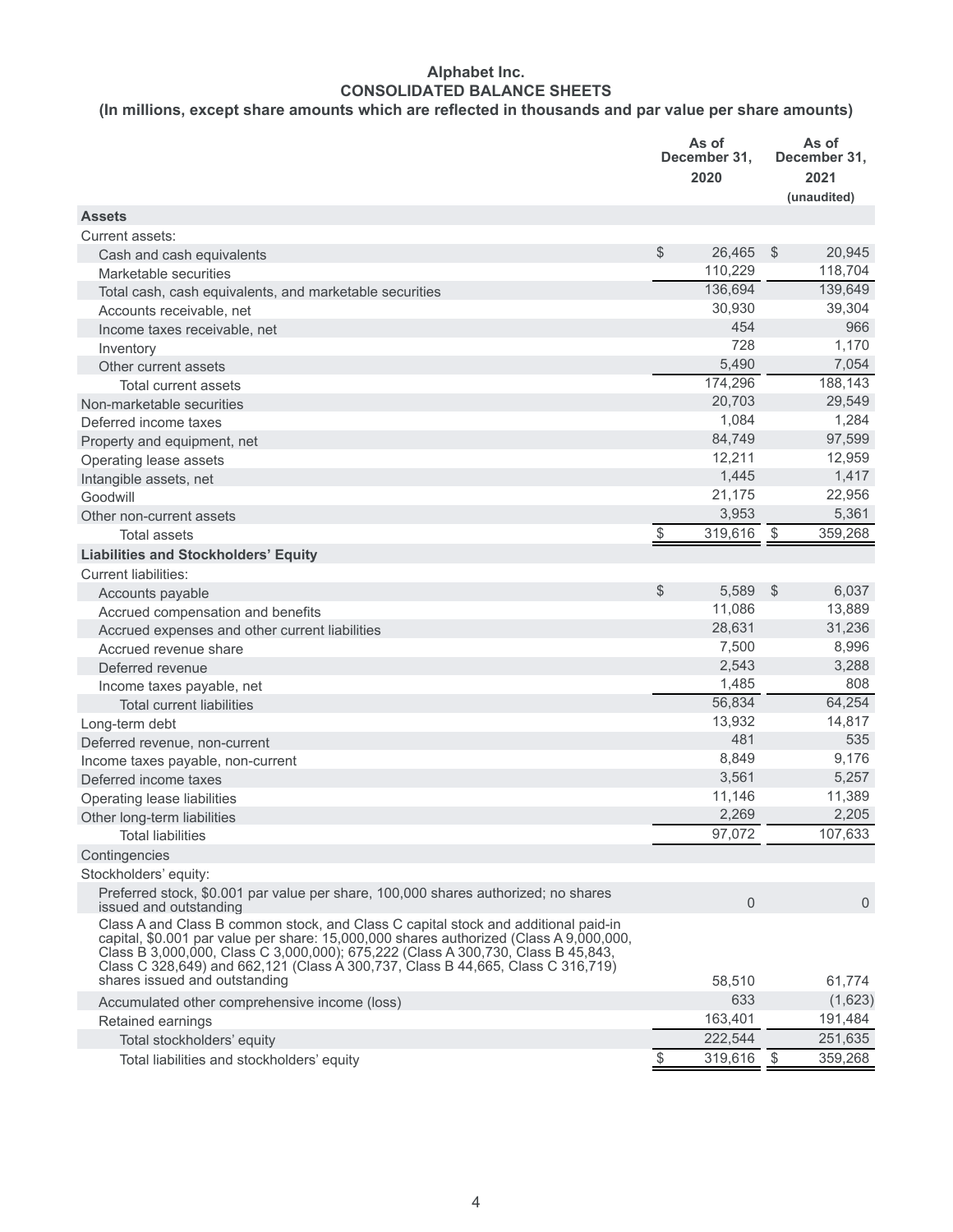## **Alphabet Inc. CONSOLIDATED STATEMENTS OF INCOME (In millions, except share amounts which are reflected in thousands and per share amounts)**

|                                                                                       | <b>Quarter Ended December 31,</b><br>2020<br>(unaudited) |               | 2021    |      | Year Ended December 31,<br>2020 |               | 2021<br>(unaudited) |
|---------------------------------------------------------------------------------------|----------------------------------------------------------|---------------|---------|------|---------------------------------|---------------|---------------------|
| <b>Revenues</b>                                                                       | \$<br>56,898                                             | $\mathcal{S}$ | 75,325  | \$   | 182,527                         | $\mathbb{S}$  | 257,637             |
| Costs and expenses:                                                                   |                                                          |               |         |      |                                 |               |                     |
| Cost of revenues                                                                      | 26,080                                                   |               | 32,988  |      | 84,732                          |               | 110,939             |
| Research and development                                                              | 7,022                                                    |               | 8.708   |      | 27,573                          |               | 31,562              |
| Sales and marketing                                                                   | 5,314                                                    |               | 7.604   |      | 17.946                          |               | 22,912              |
| General and administrative                                                            | 2,831                                                    |               | 4,140   |      | 11,052                          |               | 13,510              |
| Total costs and expenses                                                              | 41,247                                                   |               | 53,440  |      | 141,303                         |               | 178,923             |
| Income from operations                                                                | 15,651                                                   |               | 21,885  |      | 41,224                          |               | 78,714              |
| Other income (expense), net                                                           | 3,038                                                    |               | 2,517   |      | 6,858                           |               | 12,020              |
| Income before income taxes                                                            | 18,689                                                   |               | 24,402  |      | 48,082                          |               | 90,734              |
| Provision for income taxes                                                            | 3,462                                                    |               | 3,760   |      | 7,813                           |               | 14,701              |
| Net income                                                                            | \$<br>15,227                                             | \$            | 20,642  | -\$  | 40,269                          | \$            | 76,033              |
|                                                                                       |                                                          |               |         |      |                                 |               |                     |
| Basic earnings per share of Class A and B common<br>stock and Class C capital stock   | \$<br>22.54                                              | \$            | 31.15   | - \$ | 59.15                           | \$            | 113.88              |
| Diluted earnings per share of Class A and B common<br>stock and Class C capital stock | \$<br>22.30                                              | $\mathcal{S}$ | 30.69   | \$   | 58.61                           | $\mathcal{S}$ | 112.20              |
| Number of shares used in basic earnings per share<br>calculation                      | 675,582                                                  |               | 662,663 |      | 680,816                         |               | 667,650             |
| Number of shares used in diluted earnings per share<br>calculation                    | 682.969                                                  |               | 672.493 |      | 687,028                         |               | 677,674             |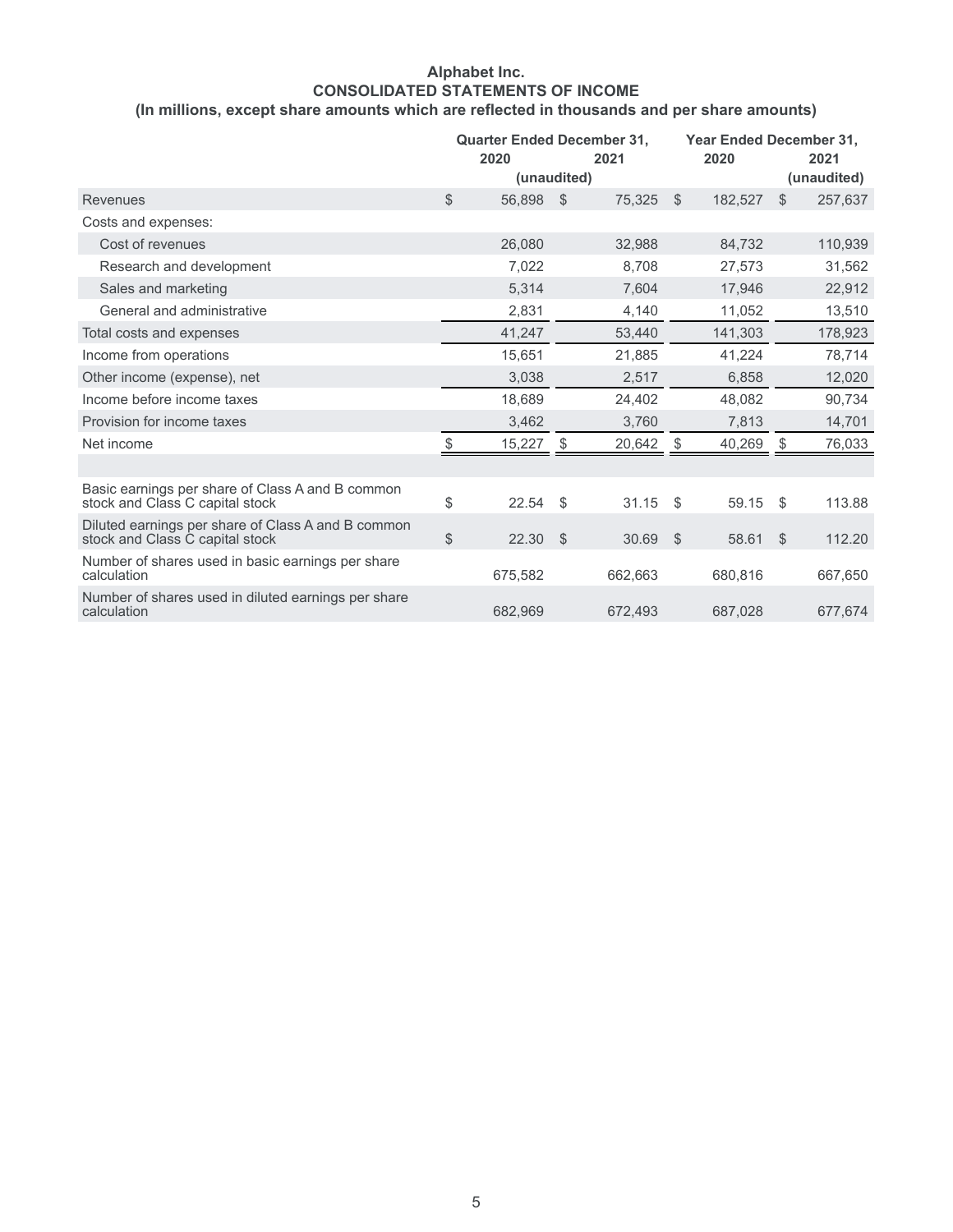## **Alphabet Inc. CONSOLIDATED STATEMENTS OF CASH FLOWS (In millions)**

|                                                                           | 2020         | <b>Quarter Ended December 31,</b><br>2021<br>(unaudited) | 2020                    | <b>Year Ended December 31.</b><br>2021 |
|---------------------------------------------------------------------------|--------------|----------------------------------------------------------|-------------------------|----------------------------------------|
| <b>Operating activities</b>                                               |              |                                                          |                         | (unaudited)                            |
| Net income                                                                | \$<br>15,227 | \$<br>20,642                                             | \$<br>40,269            | \$<br>76,033                           |
| Adjustments:                                                              |              |                                                          |                         |                                        |
| Depreciation and impairment of property and<br>equipment                  | 3,539        | 3,215                                                    | 12,905                  | 11,555                                 |
| Amortization and impairment of intangible assets                          | 186          | 224                                                      | 792                     | 886                                    |
| Stock-based compensation expense                                          | 3,223        | 3,954                                                    | 12,991                  | 15,376                                 |
| Deferred income taxes                                                     | 1,670        | 1,616                                                    | 1,390                   | 1,808                                  |
| Gain on debt and equity securities, net                                   | (3,262)      | (2, 478)                                                 | (6, 317)                | (12, 270)                              |
| Other                                                                     | 392          | (14)                                                     | 1,267                   | (213)                                  |
| Changes in assets and liabilities, net of effects of<br>acquisitions:     |              |                                                          |                         |                                        |
| Accounts receivable                                                       | (5, 445)     | (5,819)                                                  | (6, 524)                | (9,095)                                |
| Income taxes, net                                                         | 740          | (3,369)                                                  | 1,209                   | (625)                                  |
| Other assets                                                              | (738)        | (399)                                                    | (1, 330)                | (1,846)                                |
| Accounts payable                                                          | 963          | 1,157                                                    | 694                     | 283                                    |
| Accrued expenses and other liabilities                                    | 4,613        | 4,541                                                    | 5,504                   | 7,304                                  |
| Accrued revenue share                                                     | 1,362        | 1,296                                                    | 1,639                   | 1,682                                  |
| Deferred revenue                                                          | 207          | 368                                                      | 635                     | 774                                    |
| Net cash provided by operating activities                                 | 22,677       | 24,934                                                   | 65,124                  | 91,652                                 |
| <b>Investing activities</b>                                               |              |                                                          |                         |                                        |
| Purchases of property and equipment                                       | (5, 479)     | (6, 383)                                                 | (22, 281)               | (24, 640)                              |
| Purchases of marketable securities                                        | (31, 644)    | (40,090)                                                 | (136, 576)              | (135, 196)                             |
| Maturities and sales of marketable securities                             | 35,155       | 36,168                                                   | 132,906                 | 128,294                                |
| Purchases of non-marketable securities                                    | (5,311)      | (770)                                                    | (7, 175)                | (2,838)                                |
| Maturities and sales of non-marketable securities                         | 425          | 344                                                      | 1,023                   | 934                                    |
| Acquisitions, net of cash acquired, and purchases of<br>intangible assets | (370)        | (385)                                                    | (738)                   | (2,618)                                |
| Other investing activities                                                | (57)         | 100                                                      | 68                      | 541                                    |
| Net cash used in investing activities                                     | (7, 281)     | (11, 016)                                                | (32, 773)               | (35, 523)                              |
| <b>Financing activities</b>                                               |              |                                                          |                         |                                        |
| Net payments related to stock-based award activities                      | (1,647)      | (2,923)                                                  | (5,720)                 | (10, 162)                              |
| Repurchases of common and capital stock                                   | (7,904)      | (13, 473)                                                | (31, 149)               | (50, 274)                              |
| Proceeds from issuance of debt, net of costs                              | $\mathbf 0$  | 6,250                                                    | 11,761                  | 20,199                                 |
| Repayments of debt                                                        | (57)         | (6, 365)                                                 | (2,100)                 | (21, 435)                              |
| Proceeds from sale of interest in consolidated entities,<br>net           | 338          | 0                                                        | 2,800                   | 310                                    |
| Net cash used in financing activities                                     | (9,270)      | (16, 511)                                                | (24, 408)               | (61, 362)                              |
| Effect of exchange rate changes on cash and cash<br>equivalents           | 210          | (181)                                                    | 24                      | (287)                                  |
| Net increase (decrease) in cash and cash equivalents                      | 6,336        | (2,774)                                                  | 7,967                   | (5, 520)                               |
| Cash and cash equivalents at beginning of period                          | 20,129       | 23,719                                                   | 18,498                  | 26,465                                 |
| Cash and cash equivalents at end of period                                | \$<br>26,465 | $\sqrt[6]{\frac{1}{2}}$<br>20,945                        | $\sqrt[6]{3}$<br>26,465 | \$<br>20,945                           |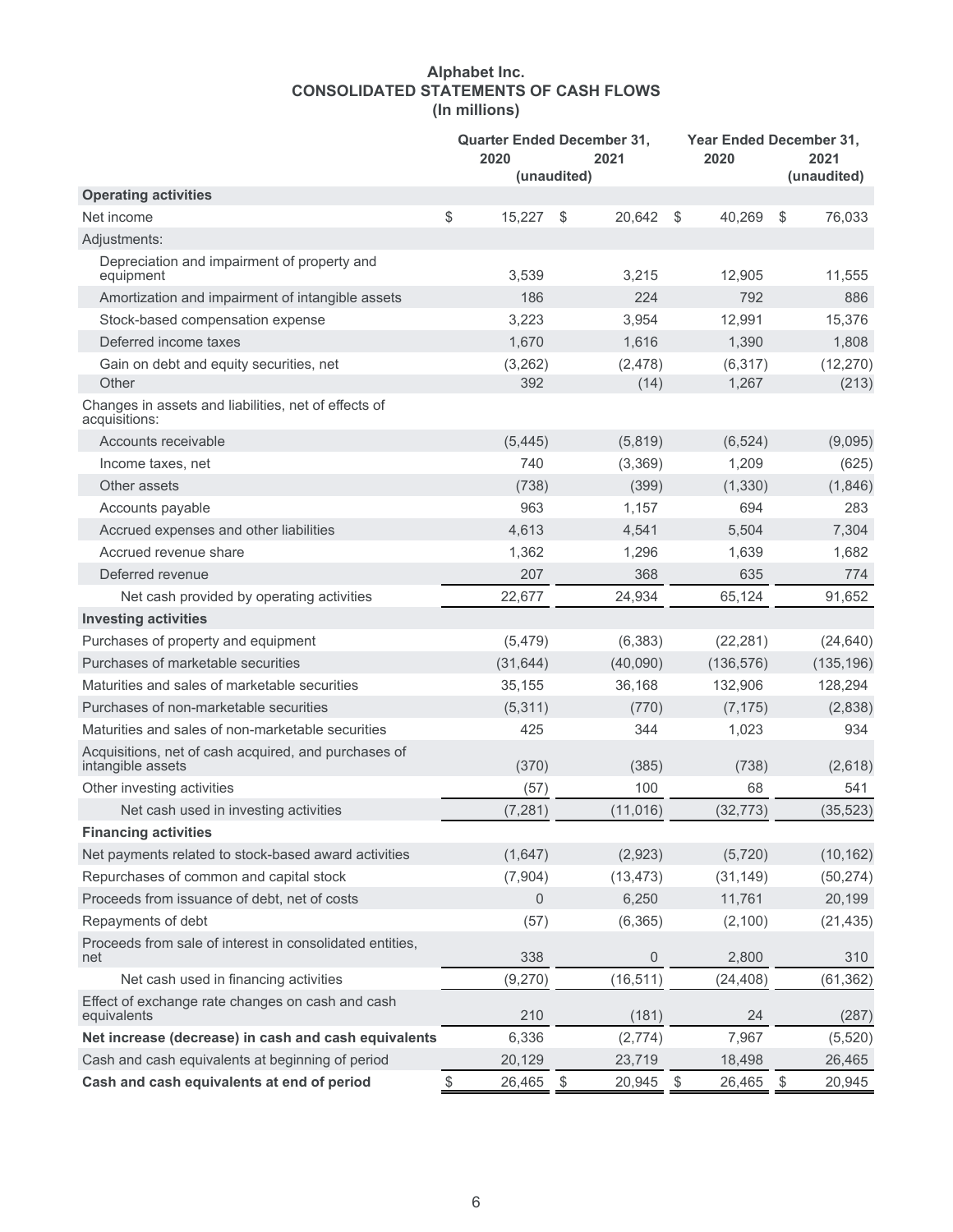**Reconciliation from net cash provided by operating activities to free cash flow** (in millions; unaudited)**:**

We provide free cash flow because it is a liquidity measure that provides useful information to management and investors about the amount of cash generated by the business that can be used for strategic opportunities, including investing in our business and acquisitions, and to strengthen our balance sheet.

|                                           | <b>Quarter Ended</b><br><b>December 31, 2021</b> |
|-------------------------------------------|--------------------------------------------------|
| Net cash provided by operating activities | 24.934                                           |
| Less: purchases of property and equipment | (6,383)                                          |
| Free cash flow                            | 18.551                                           |

*Free cash flow:* We define free cash flow as net cash provided by operating activities less capital expenditures.

**Reconciliation from GAAP revenues to non-GAAP constant currency revenues** (in millions, except percentages; unaudited)**:**

We provide non-GAAP constant currency revenues and the non-GAAP percentage change in constant currency revenues because they facilitate the comparison of current results to historic performance by excluding the effect of foreign exchange rate movements and hedging activities, which are not indicative of our core operating results.

#### *Comparison to the Quarter Ended December 31, 2020*

|                                           |               | <b>Quarter Ended</b> |               |                      |                                |
|-------------------------------------------|---------------|----------------------|---------------|----------------------|--------------------------------|
|                                           |               | December 31,<br>2020 |               | December 31,<br>2021 | % Change<br>from Prior<br>Year |
| <b>EMEA</b> revenues                      | $\mathcal{S}$ | $17,238$ \$          |               | 23,153               | 34 %                           |
| <b>EMEA</b> constant currency revenues    |               |                      |               | 23,211               | 35 %                           |
|                                           |               |                      |               |                      |                                |
| <b>APAC</b> revenues                      |               | 9,909                |               | 12,732               | 28 %                           |
| APAC constant currency revenues           |               |                      |               | 12,996               | 31 %                           |
|                                           |               |                      |               |                      |                                |
| <b>Other Americas revenues</b>            |               | 3,050                |               | 4,447                | 46 %                           |
| Other Americas constant currency revenues |               |                      |               | 4,398                | 44 %                           |
|                                           |               |                      |               |                      |                                |
| <b>United States revenues</b>             |               | 26,703               |               | 34,790               | 30 %                           |
|                                           |               |                      |               |                      |                                |
| Hedging gains (losses)                    |               | (2)                  |               | 203                  |                                |
| <b>Total revenues</b>                     | $\frac{1}{2}$ | 56,898               | $\sqrt{2}$    | 75,325               | 32 %                           |
| Revenues, excluding hedging effect        | \$            | 56,900               | \$            | 75,122               |                                |
| Exchange rate effect                      |               |                      |               | 273                  |                                |
| Total constant currency revenues          |               |                      | $\mathcal{L}$ | 75,395               | 33 %                           |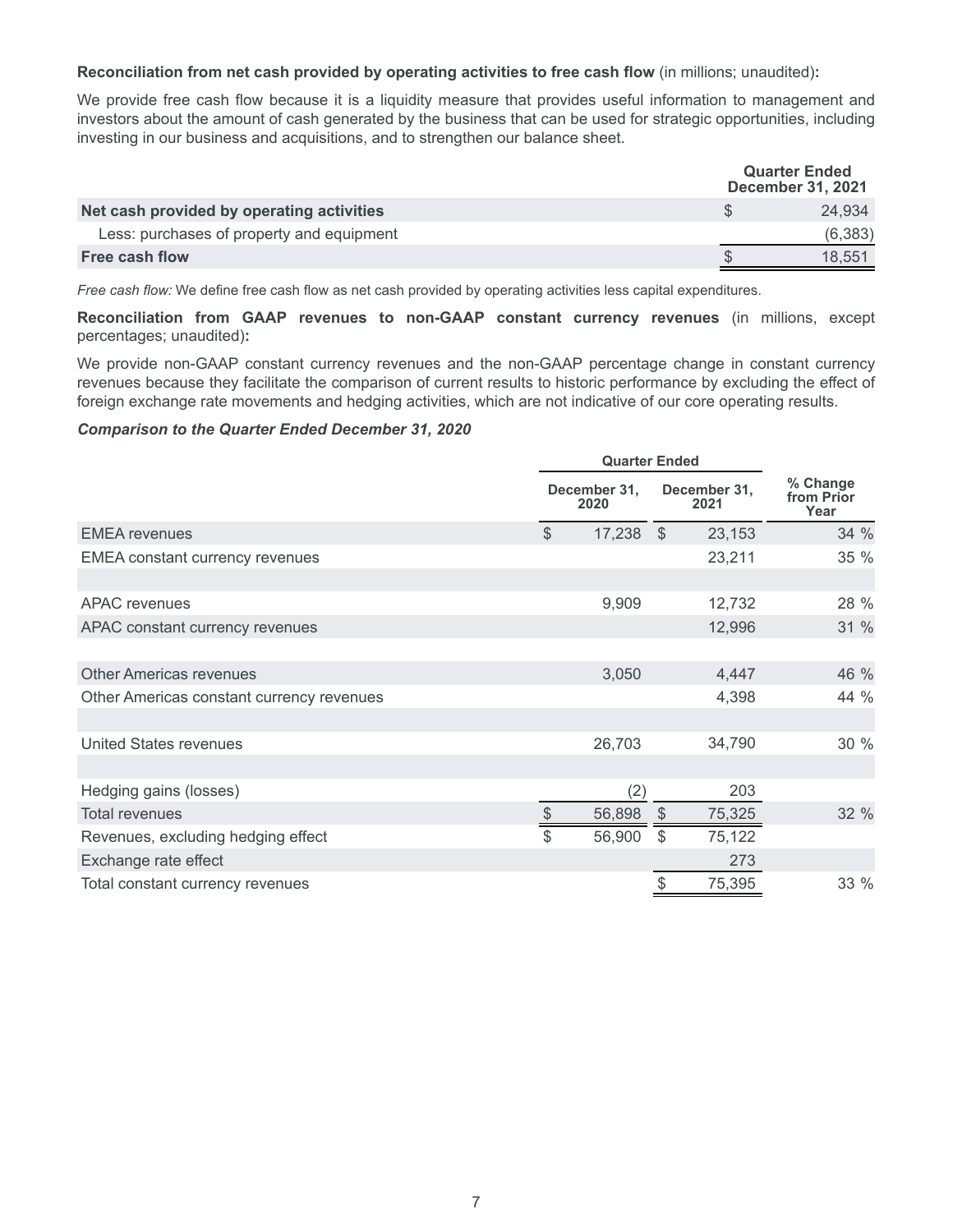## *Comparison to the Quarter Ended September 30, 2021*

|                                           | <b>Quarter Ended</b> |                       |              |                      |                                   |
|-------------------------------------------|----------------------|-----------------------|--------------|----------------------|-----------------------------------|
|                                           |                      | September 30,<br>2021 |              | December 31,<br>2021 | % Change<br>from Prior<br>Quarter |
| <b>EMEA</b> revenues                      | $\mathcal{S}$        | 19,839                | $\mathbb{S}$ | 23,153               | 17 %                              |
| <b>EMEA</b> constant currency revenues    |                      |                       |              | 23,662               | 19 %                              |
|                                           |                      |                       |              |                      |                                   |
| APAC revenues                             |                      | 11,705                |              | 12,732               | 9%                                |
| APAC constant currency revenues           |                      |                       |              | 12,872               | 10 %                              |
|                                           |                      |                       |              |                      |                                   |
| <b>Other Americas revenues</b>            |                      | 3,688                 |              | 4,447                | 21 %                              |
| Other Americas constant currency revenues |                      |                       |              | 4,560                | 24 %                              |
|                                           |                      |                       |              |                      |                                   |
| <b>United States revenues</b>             |                      | 29,824                |              | 34,790               | 17 %                              |
|                                           |                      |                       |              |                      |                                   |
| Hedging gains (losses)                    |                      | 62                    |              | 203                  |                                   |
| <b>Total revenues</b>                     | \$                   | 65,118                | - \$         | 75,325               | 16 %                              |
| Revenues, excluding hedging effect        | \$                   | 65,056                | \$           | 75,122               |                                   |
| Exchange rate effect                      |                      |                       |              | 762                  |                                   |
| Total constant currency revenues          |                      |                       | \$           | 75,884               | 17%                               |

#### *Comparison to the Year Ended December 31, 2020*

|                                           |               | <b>Year Ended</b>    |               |                      |                                |
|-------------------------------------------|---------------|----------------------|---------------|----------------------|--------------------------------|
|                                           |               | December 31,<br>2020 |               | December 31,<br>2021 | % Change<br>from Prior<br>Year |
| <b>EMEA</b> revenues                      | $\mathcal{L}$ | 55,370               | $\mathcal{L}$ | 79,107               | 43 %                           |
| <b>EMEA</b> constant currency revenues    |               |                      |               | 76,321               | 38 %                           |
|                                           |               |                      |               |                      |                                |
| <b>APAC</b> revenues                      |               | 32,550               |               | 46,123               | 42 %                           |
| APAC constant currency revenues           |               |                      |               | 45,666               | 40 %                           |
|                                           |               |                      |               |                      |                                |
| <b>Other Americas revenues</b>            |               | 9,417                |               | 14,404               | 53 %                           |
| Other Americas constant currency revenues |               |                      |               | 14,317               | 52 %                           |
|                                           |               |                      |               |                      |                                |
| <b>United States revenues</b>             |               | 85,014               |               | 117,854              | 39 %                           |
|                                           |               |                      |               |                      |                                |
| Hedging gains (losses)                    |               | 176                  |               | 149                  |                                |
| <b>Total revenues</b>                     | $\frac{1}{2}$ | 182,527              | $\$\$         | 257,637              | 41 %                           |
| Revenues, excluding hedging effect        | \$            | 182,351              | \$            | 257,488              |                                |
| Exchange rate effect                      |               |                      |               | (3, 330)             |                                |
| Total constant currency revenues          |               |                      | $\frac{1}{2}$ | 254,158              | 39 %                           |

*Non-GAAP constant currency revenues and percentage change*: We define non-GAAP constant currency revenues as total revenues excluding the effect of foreign exchange rate movements and hedging activities, and we use it to determine the constant currency revenue percentage change on year-on-year and quarter-on-quarter basis. Non-GAAP constant currency revenues are calculated by translating current quarter revenues using prior period exchange rates and excluding any hedging effect recognized in the current quarter. Constant currency revenue percentage change is calculated by determining the increase in current quarter non-GAAP constant currency revenues over prior period revenues, excluding any hedging effect recognized in the prior period.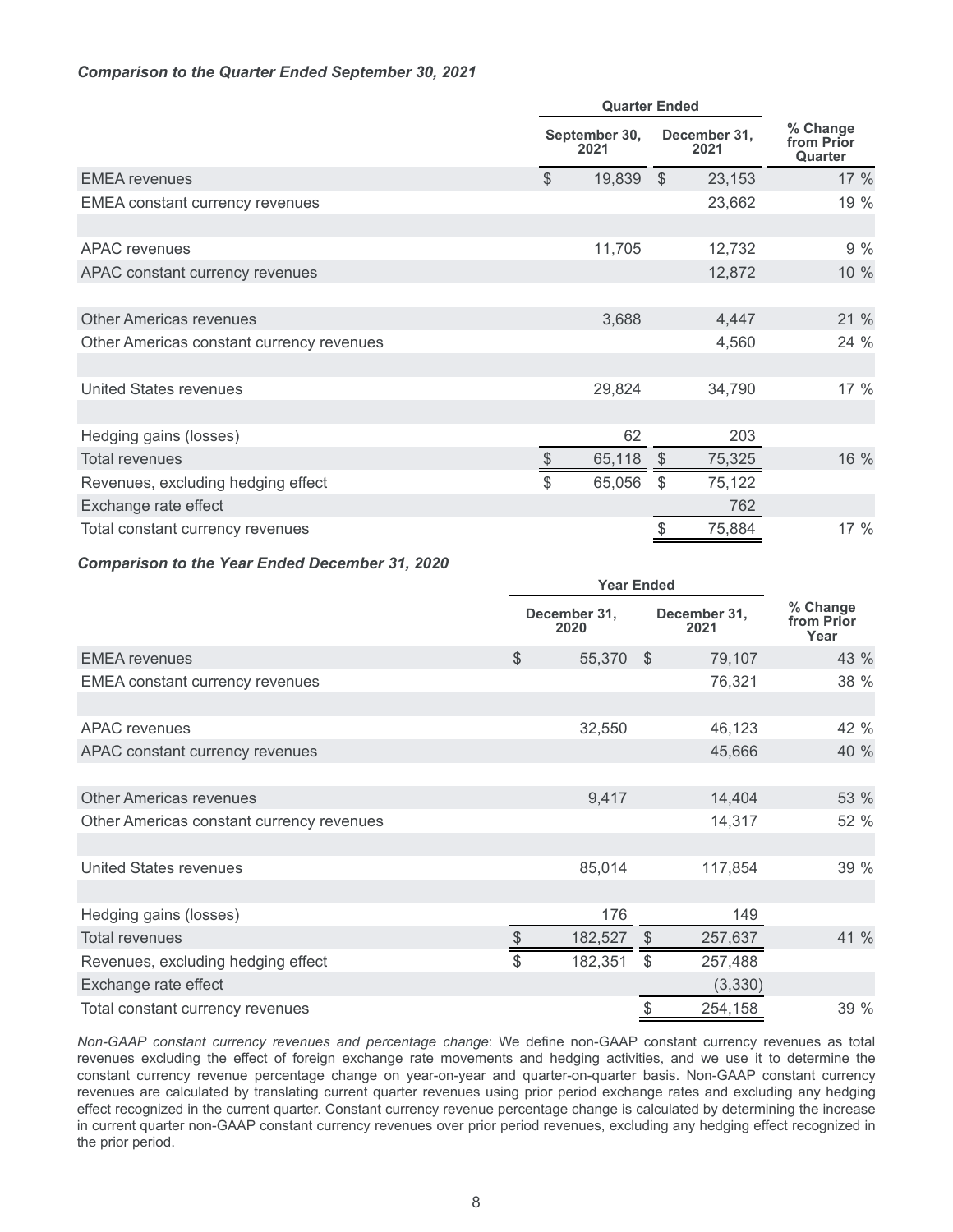## **Other income (expense), net**

The following table presents our other income (expense), net (in millions; unaudited):

|                                                                  |               | <b>Quarter Ended December 31,</b> |       |
|------------------------------------------------------------------|---------------|-----------------------------------|-------|
|                                                                  |               | 2020                              | 2021  |
| Interest income                                                  | $\frac{1}{2}$ | 386 \$                            | 378   |
| Interest expense                                                 |               | (53)                              | (117) |
| Foreign currency exchange gain (loss), net                       |               | (87)                              | (163) |
| Gain (loss) on debt securities, net                              |               | 210                               | (172) |
| Gain (loss) on equity securities, net <sup>(1)</sup>             |               | 3,052                             | 2,650 |
| Performance fees                                                 |               | (405)                             | (228) |
| Income (loss) and impairment from equity method investments, net |               | 355                               | 49    |
| Other                                                            |               | (420)                             | 120   |
| Other income (expense), net                                      |               | 3,038                             | 2,517 |

 $(1)$  Includes all gains and losses, unrealized and realized, on equity investments. For Q4 2021, the net effect of the gain on equity securities of \$2,650 million and the performance fees of \$228 million increased the provision for income tax, net income, and diluted EPS by \$509 million, \$1,913 million, and \$2.84, respectively. Fluctuations in the value of our investments may be affected by market dynamics and other factors and could significantly contribute to the volatility of OI&E in future periods.

### **Segment results**

The following table presents our revenues and operating income (loss) (in millions; unaudited):

|                              |       | <b>Quarter Ended December 31,</b> |      |         |
|------------------------------|-------|-----------------------------------|------|---------|
|                              |       | 2020                              |      | 2021    |
| Revenues:                    |       |                                   |      |         |
| Google Services              | \$    | 52,873                            | - \$ | 69,400  |
| Google Cloud                 |       | 3,831                             |      | 5,541   |
| <b>Other Bets</b>            |       | 196                               |      | 181     |
| Hedging gains (losses)       |       | (2)                               |      | 203     |
| Total revenues               | \$.   | 56,898                            | \$   | 75,325  |
|                              |       |                                   |      |         |
|                              |       |                                   |      |         |
|                              |       | <b>Quarter Ended December 31,</b> |      |         |
|                              |       | 2020                              |      | 2021    |
| Operating income (loss):     |       |                                   |      |         |
| Google Services              | $\$\$ | 19,066 \$                         |      | 25,993  |
| Google Cloud                 |       | (1,243)                           |      | (890)   |
| <b>Other Bets</b>            |       | (1, 136)                          |      | (1,450) |
| Corporate costs, unallocated |       | (1,036)                           |      | (1,768) |

We report our segment results as Google Services, Google Cloud, and Other Bets:

- Google Services includes products and services such as ads, Android, Chrome, hardware, Google Maps, Google Play, Search, and YouTube. Google Services generates revenues primarily from advertising; sales of apps and in-app purchases, digital content products, and hardware; and fees received for subscriptionbased products such as YouTube Premium and YouTube TV.
- Google Cloud includes Google's infrastructure and platform services, collaboration tools, and other services for enterprise customers. Google Cloud generates revenues from fees received for Google Cloud Platform services, Google Workspace collaboration tools and other enterprise services.
- Other Bets is a combination of multiple operating segments that are not individually material. Revenues from Other Bets are generated primarily from the sale of health technology and internet services.